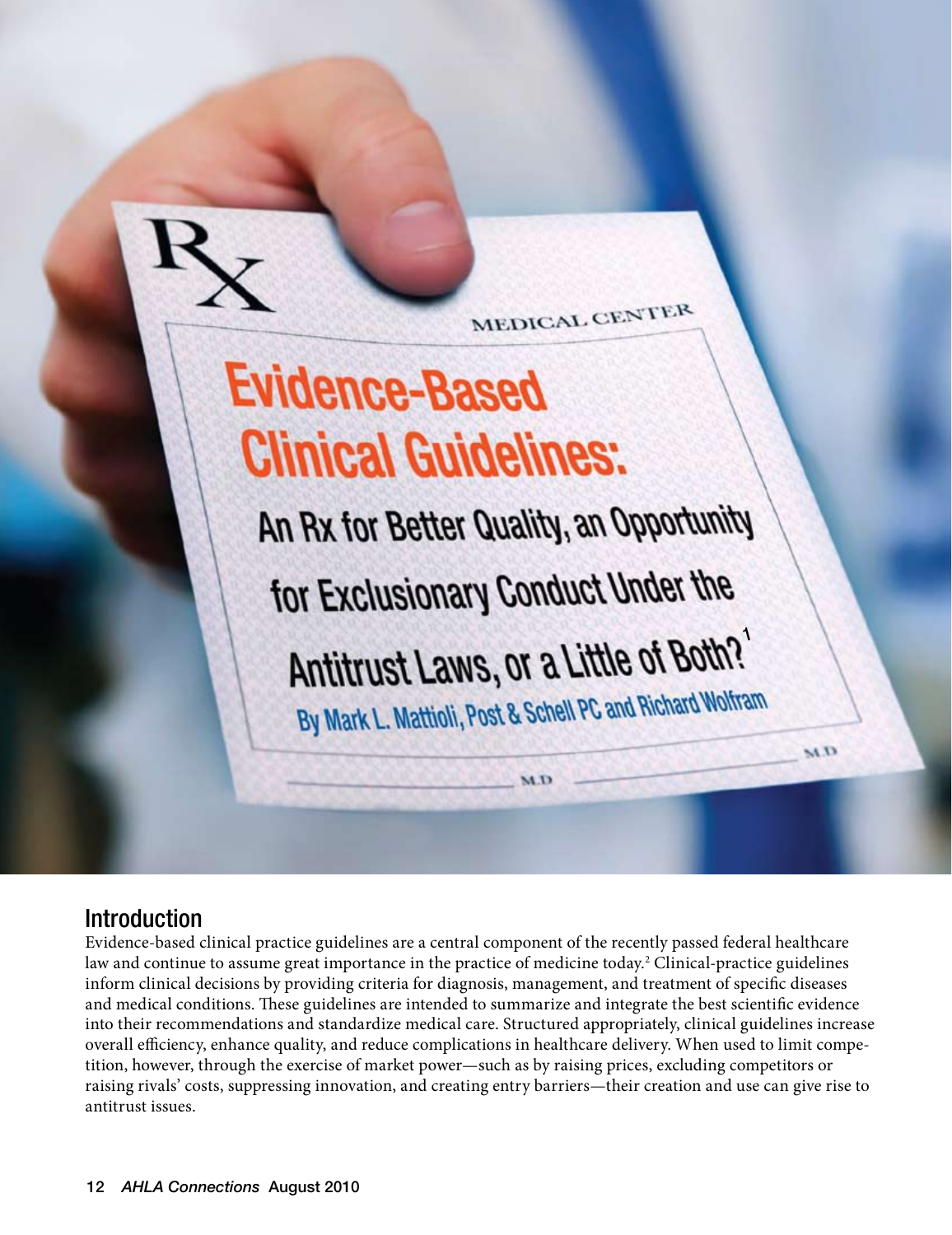Most, if not all, professional medical specialty associations have established guideline committees or panels that develop practice guidelines pertinent to their areas of specialization. Since the 1990s, evidence-based guidelines have had a pronounced effect on healthcare, influencing not only clinical practice decision making (increasingly, by limiting clinical discretion), but also coverage of treatments by payors and to some extent, legal standards of care.

Given the ever-increasing importance of evidence-based medicine, providers and payors must pay attention to the possible anticompetitive development and application of clinical guidelines. Clinical guideline development is a form of standard setting whereby a small group of specialists makes decisions for the medical market, thereby effectively preempting market choice. As such, this process may be subject to the antitrust laws, no differently than all other types of standard setting. Accordingly, clinical standards, as with any other standards, can be misused to foreclose competition. A particularly illuminating example, discussed below, was an 18-month investigation by the Connecticut Attorney General (AG) regarding the development of guidelines by the Infectious Diseases Society of America (IDSA) for the diagnosis and treatment of Lyme disease. Pursuant to a settlement with the AG, the IDSA reconstituted the panel, which held a public hearing with presentations on the science of Lyme disease and recently issued a report stating its conclusions.

# Evidence-Based Medicine Plays an Increasing Role in Healthcare Delivery

The role of clinical guidelines in improving healthcare quality and delivery must be viewed in the wider context of healthcare developments and reform. For instance, clinical guidelines increasingly are treated as a key component in clinical integration by providers. Thus, the Federal Trade Commission (FTC), in several advisory opinions commenting on clinical integration programs, favorably cited the utilization of clinical guidelines as key to the approval of such programs.<sup>3</sup> Clinical guidelines also are playing a larger role in public and private payment issues. For instance, their presence or absence is a key factor in determining whether integrated organizations formed as a result of the new federal healthcare reform law will be entitled to additional payments under Medicare or Medicaid. Further, such guidelines will become a central focus in determining whether Medicare will pay for complications that could have been prevented by the use of evidence-based guidelines.

Evidence-based medicine plays a central role in the Patient Protection and Affordable Care Act (PPACA) signed into law on March 23, 2010.<sup>4</sup> PPACA encourages the use of accountable care organizations (ACOs) that coordinate care among providers at different levels, such as hospitals and physicians, in order to provide a seamless web of care. PPACA creates a Medicare shared savings program whereby ACOs that meet certain requirements may share in the savings their efforts

produce. One requirement is that the ACO develop and utilize evidence-based medicine.<sup>5</sup> In addition, utilization of evidencebased guidelines will play a major role in Medicare reimbursement where, under the ever-increasing "never-events" policy, the Centers for Medicare and Medicaid Services (CMS) will deny payments for hospital-acquired complications when such complications could have been avoided through the use of evidence-based guidelines.<sup>6</sup> Finally, under the PPACA's insurance exchange provisions, the Department of Health and Human Services Secretary is required to provide guidelines for increased reimbursement to reward the use of "evidence based" medicine.7

Evidence-based guidelines also have been an essential component in clinically integrated networks. For instance, in the FTC's favorable advisory opinion regarding MedSouth Inc., the agency cited the fact that the Colorado-based independent practice association would adopt and utilize clinical protocols covering the majority of MedSouth physicians' patient population and provide measurable performance goals relating to the quality and appropriate utilization of services that are linked to those protocols.<sup>8</sup> The protocols covered both office and hospital practice, and MedSouth proposed to monitor physician compliance and expel physicians who did not meet the goals. Forty-eight such guidelines were developed, and the network anticipated developing 100-150 such guidelines covering 80-90% of the diagnoses of patientmembers.9 Due to the substantial integration, the FTC opined that the network of independent physicians was able to negotiate jointly with payors, as such joint negotiation would be essential to achieve the quality goals of the network.<sup>10</sup>

 While clinical guidelines play an expanded role in Medicare, Medicaid, the PPACA, and clinical integration, the development of clinical guidelines can run afoul of antitrust law and draw unwanted scrutiny from courts and enforcement agencies for those involved in the creation and adoption of such guidelines.

# Overview of Antitrust Issues Involved in Standard Setting

A major goal of antitrust is to protect and enhance free-market competition by prohibiting unilateral or joint conduct that unlawfully restrains trade and suppresses competition in a relevant market. Organized standard setting, although potentially a restraint of competition, is treated leniently under the antitrust laws because it is designed to produce procompetitive benefits and efficiencies; examples include enhanced safety, technological interoperability, and, in the case of clinical guidelines, improved medical care and delivery. For clinical guidelines, the affected "market" might consist of alternative treatment modalities, alternative drugs or medical devices that may be substituted for each other, or alternative medical delivery methods.

Guideline development necessarily reduces choice in the market because key decision-makers/guideline develop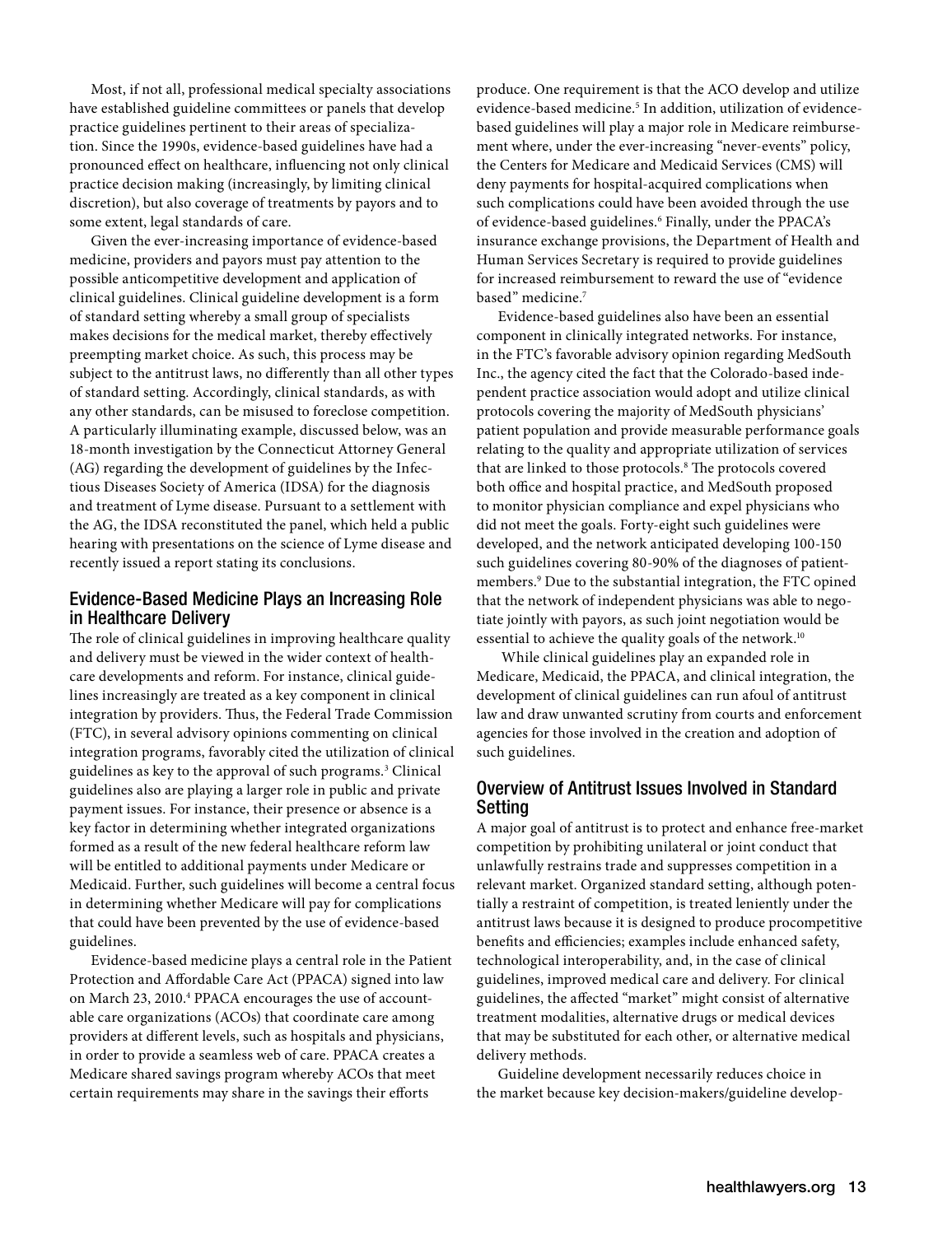ment participants—such as physicians, hospitals, and other providers—who also may compete to have their favored treatment modality or product chosen for the guideline, collectively decide on a guideline and thereby effectively preempt competition in the market. Competition thus occurs not *in the market*, directly, but *for the standard*, which in turn may significantly affect or control the market. Typically, as noted, this activity does not create antitrust concerns.

On the other hand, for the same reason that standards can achieve efficiencies by having specialists choose *for* the market and thus preempt market choice, this power to control a relevant market also holds the potential to unlawfully suppress competition or result in market capture. If participants or the entity responsible for a clinical guideline have an economic interest in the outcome of the standard, subvert the guideline development process through deception or related conduct (including violating the standard setting rules of the organization itself or common law principles of due process or good faith and fair dealing),<sup>11</sup> and have or will thereby obtain market power in a relevant antitrust market, then such conduct can raise issues under Sections 1 and 2 of the Sherman Act, state unfair competition law, or Section 5 of the Federal Trade Commission Act.12 Thus, the normal focus of antitrust law on the nature and quality of competition in the *market* turns, with respect to standard setting, to the nature and quality of competition for the *standard*, which in turn might control the market.<sup>13</sup> Since the 1980s, antitrust law has been applied to standard setting to ensure that standard setting organizations (SSOs) are not captured, and competition subverted, through abuse of the standard-setting process.<sup>14</sup>

In recognition of the procompetitive benefits and efficiencies of standard setting, the antitrust rule of reason, which weighs procompetitive benefits against anticompetitive effects, is normally applied to the exchange of information and related conduct undertaken by competitors in SSOs in choosing a standard.15 But antitrust law also has a role to play, to ensure

The role of clinical guidelines in improving healthcare quality and delivery must be viewed in the wider context

of healthcare developments and reform.



that standard setting does not devolve into anticompetitive, exclusionary conduct, which, if unconstrained, can lead to the unlawful acquisition of monopoly power. After all, private, competitive actors involved in the process are making decisions that may favor their economic interests and harm the economic interests of others, such as, in the case of clinical guidelines, competitors, providers, insurers, and patients. It is therefore imperative that members of clinical guideline panels with economic interests not bias the guideline development and stifle competition, and that entities with oversight responsibility for those panels ensure that such abuse of the process not occur.16

As medical guidelines have come to play a much larger role in healthcare in recent years, there also has been an increasing number of revelations about financial conflicts of interest on the part of medical-guideline panelists, whose financial interests may have influenced the guidelines ultimately decided upon by their panels.17 The implications of such financial interests for clinical guideline development, although not widely appreciated, now loom larger in healthcare, as illustrated by the Connecticut AG's recent investigation and settlement regarding guidelines for the diagnosis and treatment of Lyme disease.

# Case Study: Connecticut AG Antitrust Investigation of IDSA Lyme Guidelines

In May 2008, the Office of the Connecticut AG reached a settlement with the IDSA after an 18-month investigation into alleged anticompetitive practices by the IDSA in its development of clinical-practice guidelines for the diagnosis and treatment of Lyme disease.18 The investigation was prompted in part by complaints from patient advocacy groups, a competing physician specialty association, and a diagnostics laboratory (complainants). The matter is unusual, and received extensive coverage in the national and legal press, for its ostensible application of antitrust standard setting principles—typically applied in a conventional commercial context—to the competitive analysis of the development of clinical guidelines.<sup>19</sup>

Pursuant to the settlement agreement, the IDSA formed a new panel to reassess the guidelines. An ombudsman, a specialist in medical ethics and conflicts of interest, was responsible for ensuring that no panel members had financial conflicts of interest.20 Sixteen physicians and researchers and two patient advocates made formal, public presentations to the panel in a full-day proceeding aired live over the Internet. Based on these presentations and other evidentiary submissions, the panel then determined, by supermajority vote, whether the science supported the guideline recommendations. The panel had the option to vote to make no changes, modify the guidelines, or replace them entirely. The Connecticut AG retained general oversight over the process to ensure compliance with the settlement agreement. In April 2010, the panel released its report, upholding the previous guideline as supported by the scientific evidence.<sup>21</sup>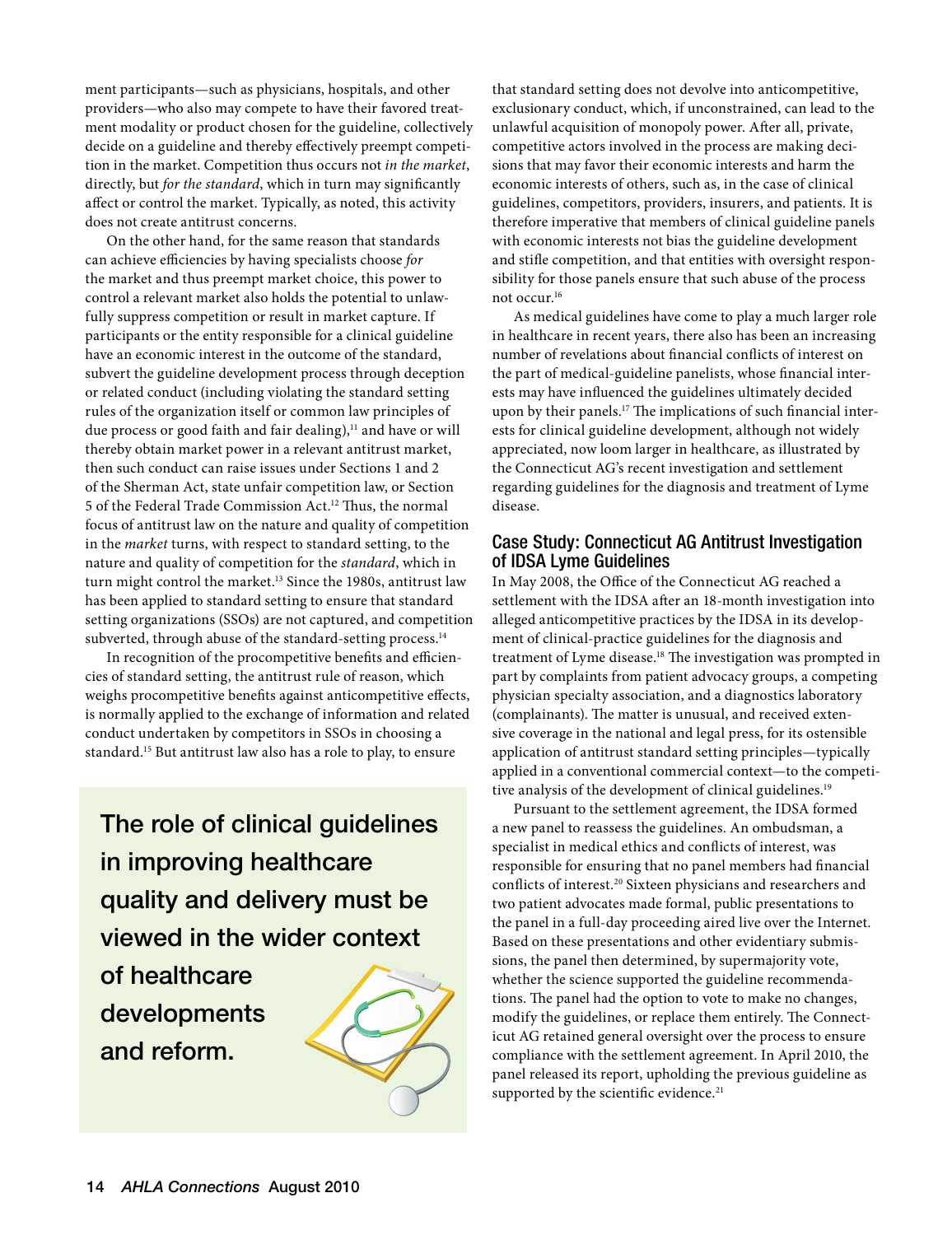#### Central Dispute: Chronic Lyme Disease

The AG's investigation focused on IDSA guidelines developed in 2000 and 2006 for the treatment of Lyme disease. Among other things, the guidelines implicitly conclude that there is no scientific basis for "chronic Lyme disease," a condition in which patients can suffer a range of ill effects for months or years. This conclusion was based on the view that the spirochete that carries the disease does not persist in the body long term. As a result, the guidelines state that treatment with a course of antibiotics beyond 30 days is not appropriate and that persistent symptoms represent, at most, a "post-disease syndrome." Although a substantial body of scientific and empirical studies suggests that long-term antibiotic treatment can be effective and that the spirochete can persist in the body notwithstanding "standard" courses of antibiotics, the IDSA did not find these studies persuasive—a view now also endorsed by the reconstituted panel in its April 2010 report.

#### Findings of the Attorney General

According to the AG's press release, the investigation revealed "significant procedural deficiencies related to the IDSA's development of its 2006 Guidelines" and found that the panel and the IDSA failed to ensure that the guideline development comported with due process, as required by antitrust law when persons (or their association) involved in standard setting have an economic interest in the outcome.22 In particular, the AG said the panel "improperly ignored or minimized consideration of alternative medical opinion and evidence regarding chronic Lyme disease, potentially raising serious questions about whether the recommendations reflected all relevant science."<sup>23</sup> Notably, the AG also found that:

- **EX** key panel members had significant conflicts of interest based on financial interests in drug companies regarding vaccine development, Lyme disease diagnostic tests, patents, and consulting arrangements with insurers and that these individuals "exclude[d] divergent medical evidence and opinion";<sup>24</sup>
- $\lambda$  the IDSA failed to conduct a conflict-of-interest review for any of the panelists prior to their appointment to the guideline panels;
- $\lambda$  the IDSA did not comply with its own policies for selecting a panel chair, "enabling the chairman, who held a bias regarding the existence of chronic Lyme, to handpick a likeminded panel without scrutiny by or formal approval of the IDSA's oversight committee";

Evidence-based clinical practice guidelines are a central component of the recently passed federal healthcare law and continue to assume great importance in the practice of medicine today.

- the IDSA's 2000 and 2006 panels "refused to accept or meaningfully consider information regarding the existence of chronic Lyme disease," among other things by "removing a panelist from the 2000 panel who dissented from the group's position on chronic Lyme disease to achieve 'consensus'" and by "block[ing the] appointment of scientists and physicians with divergent views on chronic Lyme";
- **EX** the IDSA improperly sought to portray a second set of Lyme disease guidelines (issued by the American Academy of Neurology) as independently corroborating its findings, when the IDSA knew that the two panels shared key members in violation of the IDSA's own conflict-of-interest policy; and
- a number of insurers have used the IDSA guidelines as justification for denying reimbursement for long-term antibiotic treatment.25

#### Complainants' Legal Theory

The complainants—patient groups, a physician specialty association, and a diagnostics laboratory—had urged the AG's Office, acting in its *parens patriae* capacity, to investigate the guideline development, with a focus not directly on the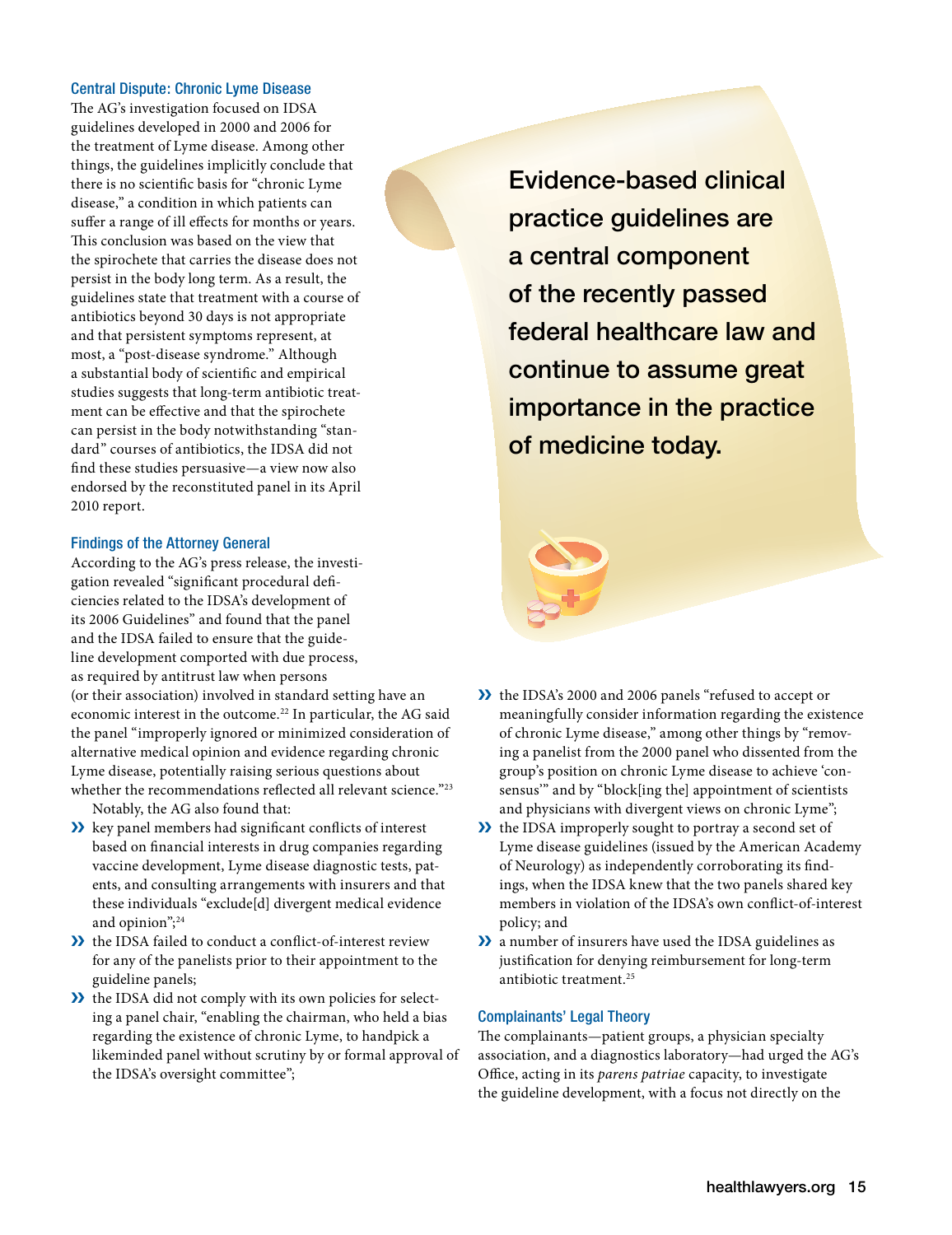scientific legitimacy of the guidelines but on the legality of the development process. They contended that the IDSA, in combination with members of its Lyme disease guidelines panel, engaged in an unlawful refusal to deal in, and monopolization of, the market for the treatment of Lyme disease in violation of federal and state antitrust laws by abusing the guideline development process for Lyme disease and implementing the disease definition and treatment modality propounded by the resulting guidelines.26

The complainants alleged the following: (1) the relevant product market was the treatment of Lyme disease, in which adherents and non-adherents of the IDSA guidelines compete for patients; (2) members of the IDSA's guideline panel on

[F]or the same reason that standards can achieve efficiencies by having specialists choose for the market and thus preempt market choice, this power to control a relevant market also holds the potential to unlawfully

suppress competition or result in market capture.



Lyme disease biased, and thus distorted, the standard-setting process by bringing their own commercial interests to bear and then excluded competing points of view (by stacking the panel and subsequently cutting off any debate); (3) this conduct resulted in guidelines that denied the existence of chronic Lyme disease as a separate diagnosis and excluded long-term antibiotics as an acceptable treatment; (4) the IDSA, the dominant professional association developing guidelines for Lyme disease, exercised market power through enforcement conduct

intended to compel adherence to its guidelines; and (5) these actions caused anticompetitive harm by limiting treatment options, foreclosing clinical discretion, and causing economic harm to physicians and chronic Lyme patients.<sup>27</sup>

In sum, the complainants alleged claims under Sections 1 and 2 of the Sherman Act on the grounds that the IDSA's relevant conduct was commercial in nature, exclusionary, and it has contributed substantially to the alleged anticompetitive effects.28 For clinical guideline development to be actionable, first, the conduct must be sufficiently commercial to trigger subject matter jurisdiction under the Sherman Act.29 Second, subversion of the development of medical guidelines can constitute exclusionary conduct under the Sherman Act, provided the responsible association or panel participants are economically interested in the outcome. This further depends on showing (a) they had market power and/or obtained or extended such power as a result of the process;<sup>30</sup> (b) that they competed with injured parties; $31$  (c) that they engaged in substantive exclusionary conduct, in the form of abuse of the association and/or common law rules for guideline development;<sup>32</sup> and (d) quite importantly, that antitrust law applies to standard setting without the need to evaluate the objective, scientific merits of the standard beyond threshold reasonableness.33

Third, complainants contended that the necessary causal link between the suspect conduct and alleged anticompetitive effects is established by showing that abuse of the guideline development procedure substantially contributes to anticompetitive effects, including the foreclosure of treatment options available to patients, a chilling effect on physicians otherwise amenable to treating with long-term antibiotics, and resulting decisions by insurance companies not to cover long-term antibiotic treatment. To satisfy the causation requirement, the guidelines must be effectively mandatory rather than merely informational.34 The complainants contended that illegal restraint, however, can be inferred from economic influence, even without coercive enforcement<sup>35</sup> and that the requisite coercion may be found even absent evidence of compulsory adherence to the association rules.<sup>36</sup> Next, complainants contended that *Schachar v. American Academy of Ophthalmology, Inc,*37 sometimes cited for the proposition that a clinical guideline does not impose any restraint cognizable under the antitrust laws, is distinguishable and would not apply to the Lyme matter. Whereas in *Schachar* there was no enforcement restraint—the press release was informational and not backed up with enforcement power—and little if any reduction of output and a drop in demand, in the Lyme matter, they maintained, there was a reduction in output and no evidence of a drop in demand. Also relevant to a showing of the requisite causation is the power of medical "gatekeeping."38 Furthermore, they contended, a product need not be excluded entirely from the market for there to be anticompetitive harm.<sup>39</sup> Finally, the complainants took the view that although the Department of Justice/FTC Health Care Policy Statement on Treatment Guidelines<sup>40</sup> create a safety zone for a good deal of conduct relating to guideline development, coercive enforcement of such guidelines is excluded from the safety zone.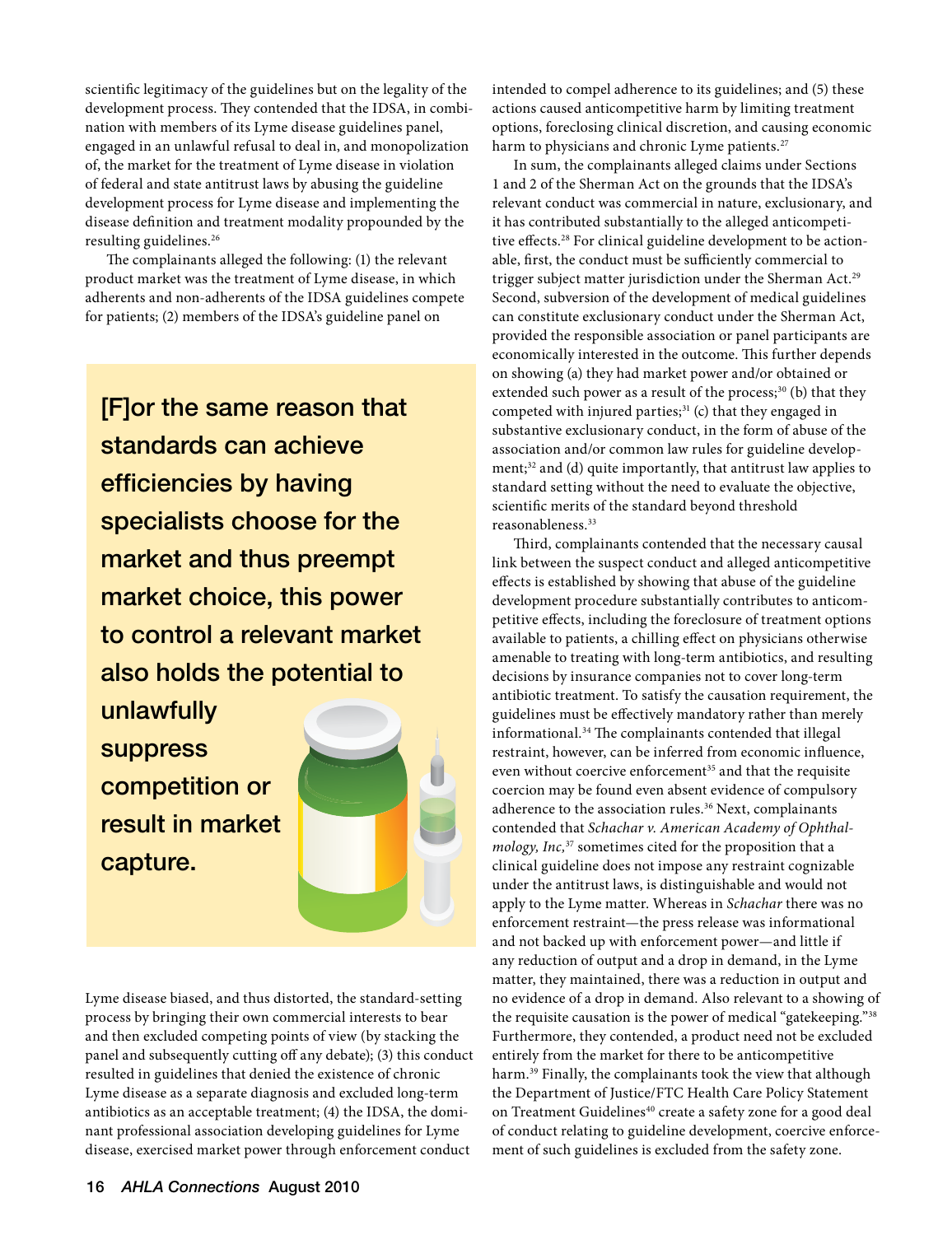As medical guidelines have come to play a much larger role in healthcare in recent years, there also has been an increasing number of revelations about financial conflicts of interest on the part of medical-guideline panelists, whose financial interests may have influenced the guidelines ultimately decided upon by their panels.

The IDSA admitted no liability in entering into the settlement agreement and maintained throughout that, among other things, the guidelines are not mandatory (as noted in a disclaimer on the IDSA website for all of its guidelines) and that the financial interests of the members of the original panel were disclosed and in any case created no conflicts of interest.<sup>41</sup> Although the IDSA has offered no public, detailed legal defense, some of these same points were echoed in more legal and policy-based terms in a comment in JAMA in 2009 by two healthcare legal scholars.<sup>42</sup> The authors criticize the AG's investigation as legally unfounded and a misguided elevation of normative, "political" values over positive, scientific evidence and evidence-based medicine. They note, *inter alia*, that the IDSA could not have market power over treatment options that are the subject matter of non-binding guidelines, but that even if it did, a challenger could not show that any alleged anticompetitive effects of the guideline development outweighed patient benefits. The guidelines, they said, "substantially advanced patients' interests" and, furthermore, "[t]he courts should defer to professional medical associations when standards are set on the basis of valid science aimed at protecting patient health or safety." Citing from *Schachar*, they added that "ultimately professional guidelines are a 'medical not a legal question,'" so "when a professional organization bases its work on the weight of science there can be no improper restraint of trade." Finally, the authors warn that "the daunting potential for litigation by those unhappy with the outcomes of treatment guidelines may well chill the willingness of medical associations to make appropriate scientific evaluations of controversial topics . . . [which] would significantly threaten patient care and increase medical costs."43 These are clearly but a few points on which lively, constructive debate can deepen an understanding of the nature and difficulty of developing clinical guidelines.

# Guideline Development and Unanswered Questions: How Should Participants Evaluate Standards?

The example of the Lyme investigation, settlement, and review by the reconstituted IDSA panel, which concluded by endorsing the IDSA guidelines, holds some important lessons for various participants in healthcare markets including physicians, hospitals, other providers, payors, or patients. The Lyme matter was of course not litigated and the theory not tested in a court of law. A defendant targeted by the kinds of claims here, based on an antitrust theory of abuse of standard setting, can raise various defenses that, depending on the facts, may be reason for dismissal of the action. Nonetheless, the investigation clearly suggests that the improper creation of standards can justify antitrust and other scrutiny of the development of clinical guidelines to ensure that relevant markets are not captured by economically interested parties who improperly control the guideline development process. In order to fulfill the principle of evidence-based medicine in the development of clinical guidelines, it is therefore worth recalling that "an ounce of prevention is worth a pound of cure."

Finally, the Lyme investigation prompts two additional questions that bear on the proper implementation of the principles of evidence-based medicine in guideline development. First, what is the appropriate evidentiary standard by which each individual panelist should determine whether the scientific evidence supports the guideline, in particular when the guideline is effectively mandatory? Might a preponderance of evidence be enough, "clear and convincing" evidence, or proof beyond a reasonable doubt, given that mandatory guidelines constrain clinical discretion? The settlement agreement was silent on this question, even though it required a supermajority of panelists to determine that the science supported any given recommendation.<sup>44</sup> And second, if a subsequent guideline review, run as here pursuant to a settlement agree-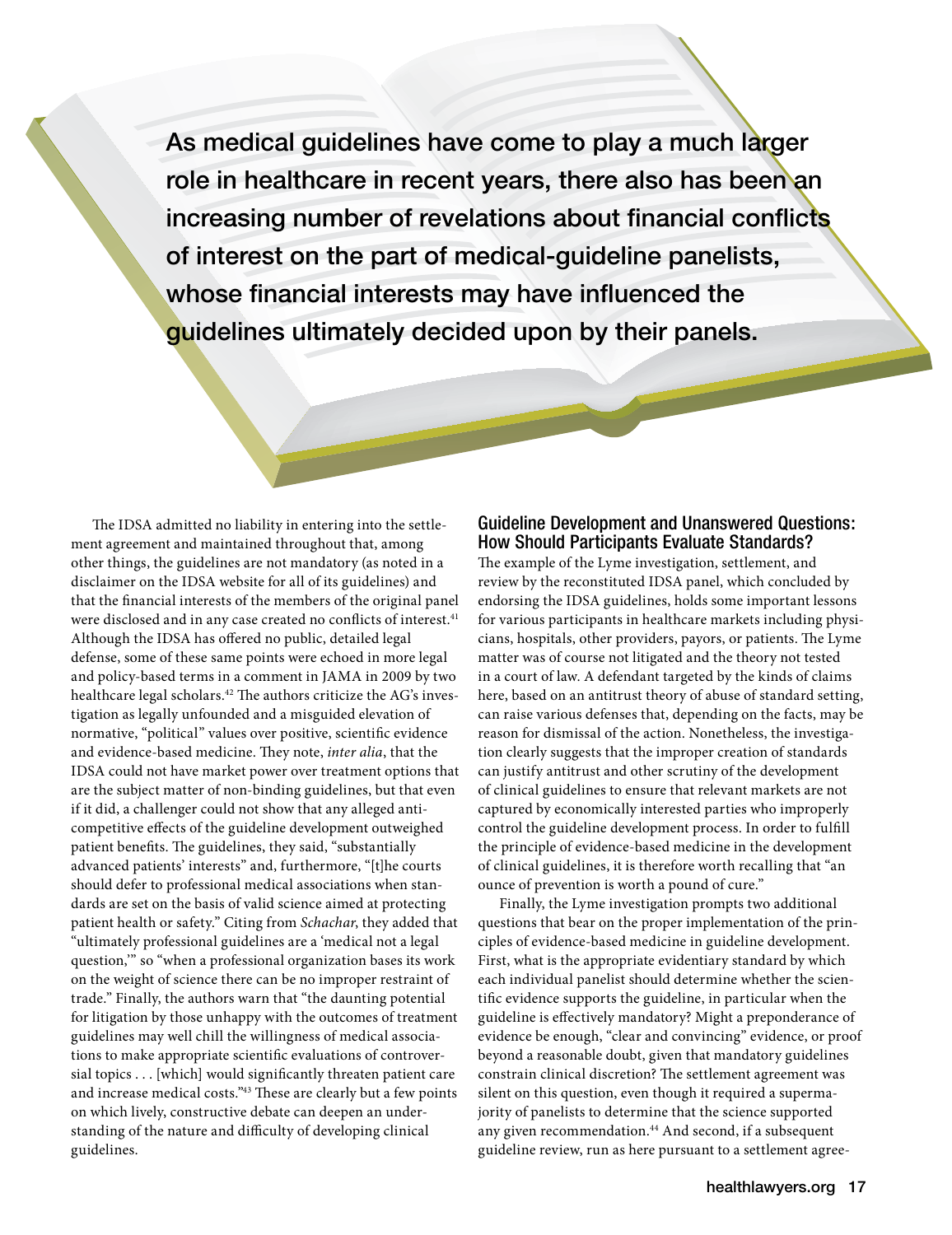In order to fulfill the principle of evidencebased medicine in the development of clinical guidelines, it is therefore worth recalling that "an ounce of prevention is worth a pound of cure."



ment or other procedure intended to prevent any potential subversion of the guideline development, concludes that the original guideline is supported by the scientific evidence, does that invalidate the antitrust foundation of an investigation into the original development process? Arguably, because "the objective validity of a restraint has never been a defense to an antitrust charge,"45 the only way to determine the proper outcome of guideline development, given that a court or investigating agency is not equipped to judge the scientific validity of the guideline on its merits, is to ensure that it is carried out in conformity with the rules and guidance of antitrust standard setting law. Opponents would argue, however, that this raises form over substance and is simply a dispute among academicians and not subject to antitrust scrutiny because the economic interests are either trivial or fully disclosed. Further, they might argue that if the review concluded that the original guidelines were correct on the science, then whatever the arguable flaws in the guideline development process, there was no resulting harm to competition. The response would be that sustaining an antitrust claim of anticompetitive harm in guideline development does not turn on whether the guideline is later found to be objectively valid: a finding of objective validity may ultimately determine whether there are damages, but it is irrelevant to whether the guideline was developed in an anticompetitive fashion.

# Conclusion

Although healthcare providers do not typically think about the antitrust implications of standard setting, as discussed above, such issues can arise in a variety of ways. For instance, for a hospital, integrated provider organization, or ACO seeking to adopt standards, it is important to understand how the standard was developed, because a standard developed through an improper process not only might be medically incorrect but also might improperly exclude providers and procedures. Similar issues can arise with regard to physicians developing standards, especially when the standard will favor one group of providers over another. Finally, for a payor, utilization of an improperly created standard can result in a challenge that it somehow improperly conspired to skew the standard in a way to reduce, improperly, payment for services, thereby giving rise to claims of an improper conflict of interest. Hence, understanding the pitfalls is critical to reducing the potential antitrust risks, as clinical standards continue to assume an increasing role in healthcare delivery. As the Lyme matter illustrates, hammering out consensus-based clinical guidelines is an arduous task, and now that they are in the spotlight, all the more scrutiny is required to ensure that they properly implement the goals of evidence-based medicine.

### About the Authors

Mark L. Mattioli ([mmattioli@postschell.com](mailto:mmattioli@postschell.com)) is a partner with Post & Schell PC, in Philadelphia, PA, where he focuses his practice on antitrust and business issues in the healthcare industry.

Richard Wolfram [\(rwolfram@rwolframlex.com](mailto:rwolfram@rwolframlex.com)) is an independent attorney based in New York, NY. His practice focuses on antitrust litigation and counseling, including standard-setting issues. He acted as antitrust counsel to various interests that brought the antitrust implications of the IDSA's conduct to the attention of the AG's Office.

# ENDNOTES

- 1 For more detailed treatments of these topics *see,* M. Mattioli, *Standards, Quality, and Healthcare Reform: A Unified Antitrust Theory for the Creation of Clinical Guidelines*, 2010 Неацтн Law Намовоок, Ch. 9 (West 2010) (А. Gosfield ed.); R. Wolfram, *Connecticut Attorney General Investigation and Settlement Highlights Possible Applicability of Antitrust Standard Setting Law to the Development of Clinical Practice Guidelines*, 22 Antitrust Health Care Chronicle 8 (2008), also *available at* Health Lawyers Weekly, vol. 6, no. 46 (Am. Health Lawyers Ass'n Dec. 5, 2008), [www.healthlawyers.org/News/](http://www.healthlawyers.org/News/Health%20Lawyers%20Weekly/Pages/default.aspx) [Health%20Lawyers%20Weekly/Pages/default.aspx](http://www.healthlawyers.org/News/Health%20Lawyers%20Weekly/Pages/default.aspx).
- 2 *See, e.g.,* M.L. Sheetz, *Toward Controlled Clinical Care Through Clinical Practice Guidelines: The Legal Liability for Developers and Issuers of Clinical Pathways*, 63 Brook L. Rev. 1341 (1997) (types of clinical guidelines).
- 3 *See, e.g.*, MedSouth Inc., FTC Advisory Opinion to John J. Miles (Feb. 19, 2002), [www.ftc.gov/bc/adops/medsouth.shtm](http://www.ftc.gov/bc/adops/medsouth.shtm); Greater Rochester IPA, Inc., FTC Advisory Opinion to Christi Braun (Sept. 17, 2007), [www.](http://www.ftc.gov/bc/adops/gripa.pdf) [ftc.gov/bc/adops/gripa.pdf;](http://www.ftc.gov/bc/adops/gripa.pdf) Tri-State Health Partners, Inc., FTC Advisory Opinion to Christi Braun (Apr. 13, 2009), [www.ftc.gov/os/closings/](http://www.ftc.gov/os/closings/staff/090413tristateaoletter.pdf) [staff/090413tristateaoletter.pdf.](http://www.ftc.gov/os/closings/staff/090413tristateaoletter.pdf)
- 4 Pub. L. No. 111-148 (Mar. 23, 2010).
- 5 *Id*. at § 3022. *See also id*. at § 3502(c)(2).
- 6 42 U.S.C. § 1395ww(d)(4)(D)(iv)(III) ("By not later than October 1, 2007, the Secretary shall select diagnosis codes associated with at least two conditions, each of which codes meets all of the following requirements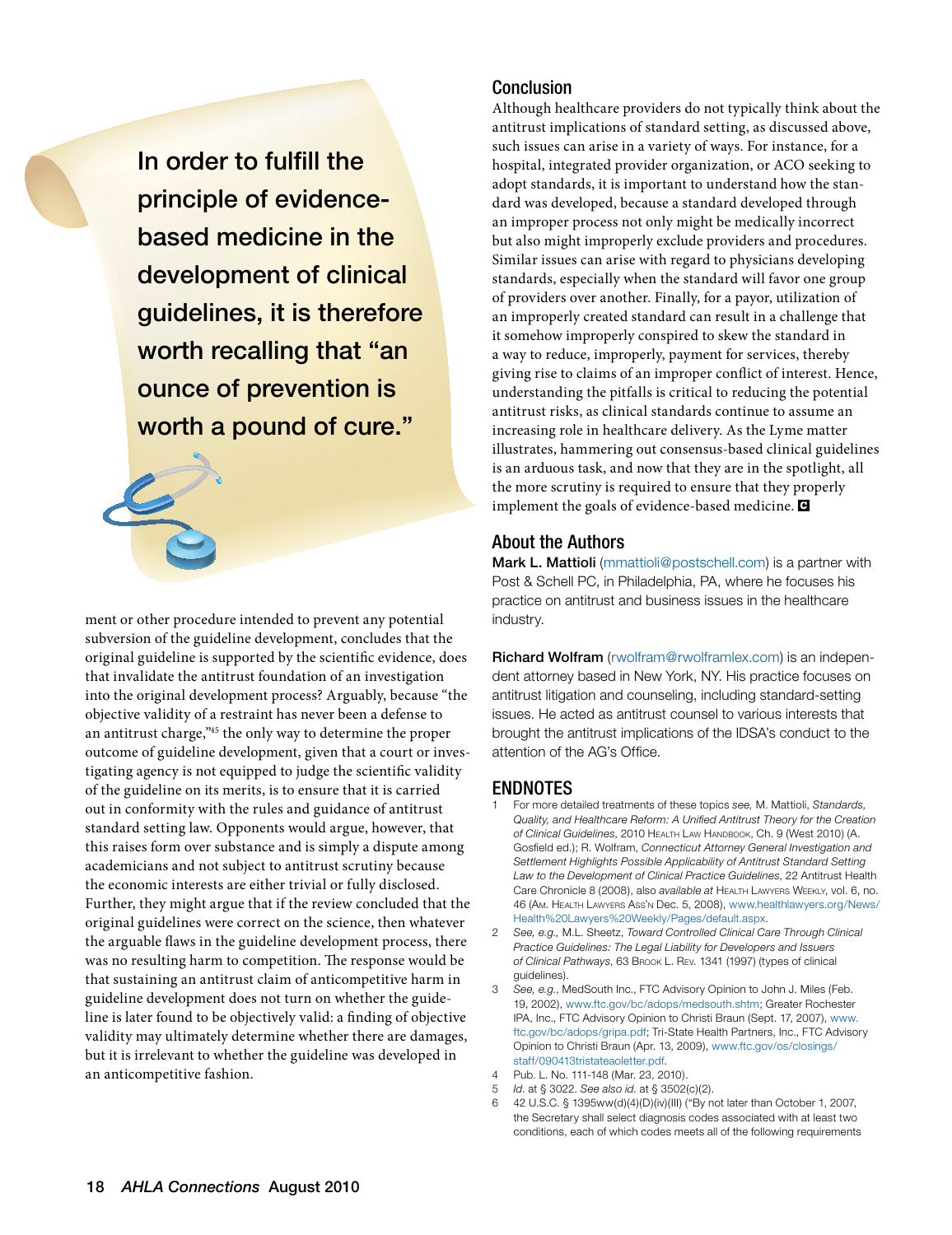(as determined by the Secretary): The code describes such conditions that could reasonably have been prevented through the application of evidence-based guidelines.")

- 7 *See* Pub. L. No. 111-148, § 1311(g)(1)(C).
- 8 FTC Advisory Opinion to John J. Miles (Feb. 19, 2002), *supra* note 3.
- 9 *See also* Greater Rochester IPA, Inc., FTC Advisory Opinion to Christi Braun (Sept. 17, 2007), and Tri-State Health Partners, Inc., FTC Advisory Opinion to Christi Braun (Apr. 13, 2009), *supra* note 3.
- 10 Conversely, in Suburban Health Organizations, Inc., the FTC refused to provide a favorable opinion regarding a clinically integrated network where the network proposed only limited use of clinical protocols. *See* FTC Advisory Opinion to Clifton Johnson 1 (Mar. 28, 2006), [www.ftc.gov/os/](http://www.ftc.gov/os/2006/03/SuburbanHealthOrganizationStaffAdvisoryOpinion03282006.pdf) [2006/03/SuburbanHealthOrganizationStaffAdvisoryOpinion03282006.pdf.](http://www.ftc.gov/os/2006/03/SuburbanHealthOrganizationStaffAdvisoryOpinion03282006.pdf)
- 11 *See, e.g.*, *Indian Head, Inc., v. Allied Tube & Conduit Corp*., 817 F. 2d 938, 947 (2d Cir. 1987), *aff'd*, 486 U.S. 492 (1988); *American Soc. of Mech. Eng'rs, Inc. v. Hydrolevel Corp.*, 456 U.S. 556 (1982).
- 12 Section 5 prohibits "unfair methods of competition . . . and unfair or deceptive acts or practices in or affecting commerce." 15 U.S.C. § 45(a) (1). Section 5 has been interpreted as applying to standard setting abuse, as a stand-alone violation not predicated on violation of the federal antitrust laws. *See, e.g.*, Concurring Opinion of Commissioner J. Leibowitz, *In Re Rambus*, Dkt. No. 9302 (Aug. 2, 2006), *available at* [www.ftc.gov/os/adjpro/](http://www.ftc.gov/os/adjpro/d9302/060802rambusconcurringopinionofcommissionerleibowitz.pdf) [d9302/060802rambusconcurringopinionofcommissionerleibowitz.pdf.](http://www.ftc.gov/os/adjpro/d9302/060802rambusconcurringopinionofcommissionerleibowitz.pdf)
- 13 There might of course be competing standards in the same market; arguably, however, the efficiency gained by having standards increases as their number in an identical market decreases. On the other hand, it is generally recognized that in the case of clinical guidelines, if the science is unclear, then guidelines should preserve clinical discretion. For one of the stronger articulations of this view, see American Academy of Pediatrics (Policy Statement of Steering Committee on Quality Improvement and Management): "Classifying recommendations for clinical practice guidelines," Pediatrics 2004, 114:874-877, *available at* [http://aappolicy.aappubli](http://aappolicy.aappublications.org/cgi/reprint/pediatrics;114/3/874.pdf)[cations.org/cgi/reprint/pediatrics;114/3/874.pdf](http://aappolicy.aappublications.org/cgi/reprint/pediatrics;114/3/874.pdf).
- 14 *See, e.g., Allied Tube, Hydrolevel, supra* note 11; *Broadcom Inc. v. Qualcomm Corp.*, 501 F.3d 297 (3d Cir. 2007); *In re Dell Computer Corp.*, FTC Dkt. No. 3658, 121 F.T.C. 616 (Consent Order, May 20, 1996); *In re Union Oil Co. of Calfornia*, FTC Dkt. No. 9305 (Decision and Order, July 27, 2005).
- 15 *See generally* Deborah Platt Majoras, Chairman, Fed. Trade Comm'n, "Recognizing the Procompetitive Potential of Royalty Discussions in Standard Setting" (Sept. 23, 2005), [www.ftc.gov/speeches/](http://www.ftc.gov/speeches/majoras/050923stanford.pdf) [majoras/050923stanford.pdf](http://www.ftc.gov/speeches/majoras/050923stanford.pdf).
- 16 *See, e.g., Allied Tube & Conduit v. Indian Head, Inc.*, 486 U.S. 492, 501 (1988). *Allied Tube* teaches that the standard-setting process should be unbiased and ensure that no economic interests of persons engaged in the standard setting are permitted to subvert the process and stifle competition.
- 17 This development has been widely reported on and is the subject of a growing body of scientific and public policy literature. *See, e.g.*, Richard Amerling et al., *Guidelines Have Done More Harm Than Good*, 26 Blood Purification 73 (2008); *see generally* Jerome Kassirer, On the Take: How Medicine's Complicity with Big Business Can Endanger Your Health (2004). Recent prominent examples of commercial conflicts of interest influencing guidelines include the National Kidney Foundation's panel that recommended erythropoietin in 2006, the American Society of Hypertension's panel in 2006 that narrowed the parameters of "normal" blood pressure (while prominent panel members stood to benefit from increased sales of blood pressure-lowering drugs), and numerous examples of psychiatrists serving on guideline panels while benefiting financially from work on behalf of pharmaceutical companies making psychiatric drugs. *See, e.g.*, Gardiner Harris & Janet Roberts, *Doctor's Ties to Drug Makers are Put on Close View*, N.Y. Times, Mar. 21, 2007; Sheryl Gay Stohlberg, *Study Says Clinical Guidelines Often Hide Ties of Doctors*, N.Y. Times, Feb. 6, 2002.
- 18 *See* Press Release, Connecticut Attorney General's Office, "Attorney General's Investigation Reveals Flawed Lyme Disease Guideline Process, IDSA Agrees to Reassess Guidelines, Install Independent Arbiter" (May 1, 2008), *available at* [www.ct.gov/ag/cwp/view.](http://www.ct.gov/ag/cwp/view.asp?a=2795&q=414284&pp=12&n=1) [asp?a=2795&q=414284&pp=12&n=1](http://www.ct.gov/ag/cwp/view.asp?a=2795&q=414284&pp=12&n=1) (hereinafter "CT AG Lyme Press Release"), containing link to Settlement Agreement, *available at* [www.](http://www.ct.gov/ag/lib/ag/health/idsaagreement.pdf) [ct.gov/ag/lib/ag/health/idsaagreement.pdf](http://www.ct.gov/ag/lib/ag/health/idsaagreement.pdf).
- 19 *See, e.g.*, Philip Shiskin, *Medical Society Settles in Lyme Disease Dispute*, Wall St. J., May 2, 2008, at B4; Rachel Bull, *Medical guidelines found to be anti-competitive*, Global Competition Rev., May 2, 2008; Jacqueline Bell, *Antitrust Lyme Disease Probe Sparks Debate*, Competition Law 360, June 12, 2008; *Medical Group Settles Probe into Guidelines for Lyme Disease*,

16 No. 2 ANDREWS HEALTH L. LIT. REP. 12 (June 26, 2008); Susan Landers, Lyme treatment accord ends antitrust probe, Am. MED. NEws (June 9, 2008); Brian Kehrl, *Connecticut AG Calls for Review of Lyme Treatment Guidelines*, The Enterprise (May 9, 2008); Jane Brody, *A Threat in a Grassy Stroll: Lyme Disease*, N.Y. Times, July 15, 2008.

20 The Settlement Agreement provided as follows: A conflict of interest exists when anyone involved in the guideline process has a functional or other beneficial interest in the products or concepts addressed in the guidelines or in competing products or concepts that might bias his or her judgment. For guidance purposes, if the combined financial or beneficial interests in the products or concepts addressed in the guidelines exceed \$10,000, those interests may be considered to bias a participant's judgment.

The ombudsman, in his sole discretion, interpreted this provision to mean that no physician making more than \$10,000 per annum from the treatment of what he or she viewed as possible "chronic Lyme disease" could serve on the panel, whereas a physician who treated what he or she regarded as "post-Lyme syndrome" could serve on the panel regardless of the earnings derived therefrom. *See* Settlement Agreement, *available at* [www.ct.gov/ag/](http://www.ct.gov/ag/lib/ag/health/idsaagreement.pdf) [lib/ag/health/idsaagreement.pdf](http://www.ct.gov/ag/lib/ag/health/idsaagreement.pdf).

- 21 Final Report of the Lyme Disease Review Panel of the Infectious Diseases Society of America (IDSA), *available at* [www.idsociety.org/Content.](http://www.idsociety.org/Content.aspx?id=16499#guide) [aspx?id=16499#guide](http://www.idsociety.org/Content.aspx?id=16499#guide). On April 22, 2010, upon the issuance of the panel's report, the AG stated in a press release that his office "will assess the final report and the review process leading to that report to determine whether the IDSA fulfilled the requirements of our settlement." Of possible relevance to the AG's comment, see letter dated February 1, 2010 from the AG to the IDSA, expressing "concern" over "improper voting procedures" used by the IDSA in the review voting process and requesting that the IDSA redo the vote to comply with the Settlement Agreement. (Letter on file with the authors.)
- 22 CT AG Lyme Press Release, *supra* note 18.
- 23 *Id*.
- 24 Furthermore, in the complainants' view, these economic interests were consistent with the guidelines' curtailment of recommended treatment beyond 30 days of antibiotics. Conflicts of interest in medical guidelines typically relate to panel members' commercial interests in drugs used for *treatment*. Here, the alleged conflicts pertain to panelists' commercial interests relating to vaccines, diagnostic tests, and insurance consultancies. Guidelines that restrict the disease definition favor vaccine manufacturers and developers because the guidelines increase the statistical rate of efficacy of the vaccines, so that fewer people taking the vaccine contract the disease. Guidelines that mandate testing to confirm a diagnosis promote the interests of those who develop and manufacture diagnostic tests. Here, the mandated test is widely alleged to be flawed, and the guidelines effectively deny that patients manifesting long-term symptoms are suffering from Lyme disease because they test negative. Finally, guidelines that effectively deny treatment to patients are favorable to insurance companies and specialists who consult for them.
- 25 CT AG Lyme Press Release, *supra* note 18.
- 26 For a more detailed explanation and analysis of complainants' claims, see R. Wolfram, *Connecticut Attorney General Investigation and Settlement Highlights Possible Applicability of Antitrust Standard Setting Law to the Development of Clinical Practice Guidelines, supra* note 1. In the view of the complainants and the AG, the guidelines also effectively deny physicians the ability to use clinical discretion in diagnosing and treating Lyme disease, despite the IDSA's general disclaimer that its guidelines are not mandatory. The guidelines also provide no additional treatment options, apart from palliative care, for patients who fail to improve under treatments identified by the IDSA's protocol.
- 27 Complainants presented evidence, *inter alia*, that doctors wishing to reserve the option to treat with long-term antibiotics, who compete for patients with doctors who adhere to the IDSA guidelines, increasingly face the prospect of professional misconduct sanctions and the loss of hospital privileges; that far fewer doctors are now willing to provide long-term antibiotics to people suffering from long-term symptoms of Lyme disease; that the guidelines substantially foreclose clinical discretion regarding long-term antibiotic treatment; and that the resulting suppression of output and sharply limited reimbursement by most insurance companies, in turn, have virtually foreclosed long-term antibiotics as a treatment option for significant numbers of patients.
- 28 *See* R. Wolfram, *Connecticut Attorney General Investigation and Settlement Highlights Possible Applicability of Antitrust Standard Setting Law to the Development of Clinical Practice Guidelines, supra* note 1.